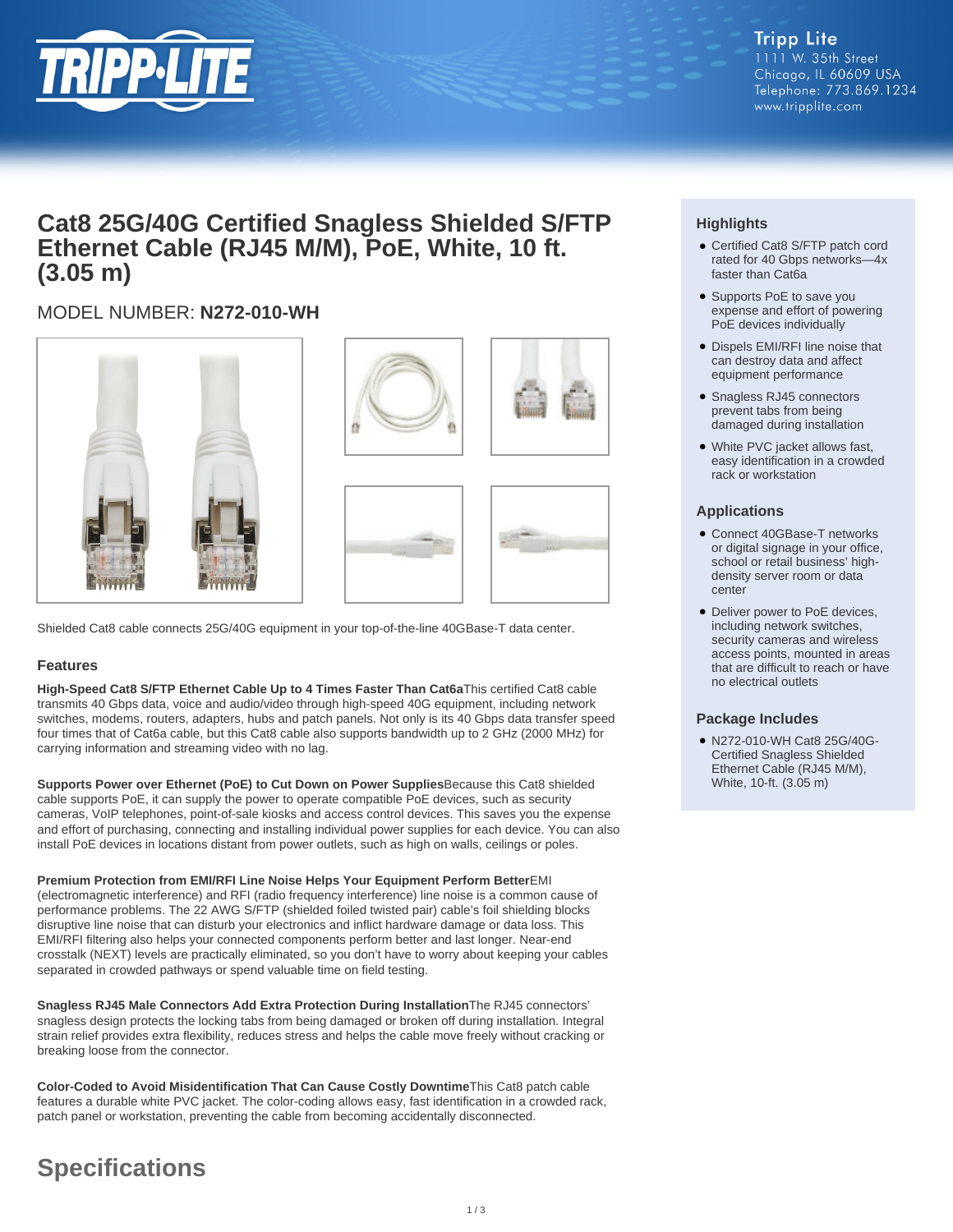

| <b>OVERVIEW</b>                    |                              |
|------------------------------------|------------------------------|
| <b>UPC Code</b>                    | 037332249760                 |
| Technology                         | Cat <sub>8</sub>             |
| <b>PHYSICAL</b>                    |                              |
| Cable Jacket Color                 | White                        |
| Cable Jacket Material              | <b>PVC</b>                   |
| Cable Jacket Rating                | <b>CM</b>                    |
| Cable Shielding                    | S/FTP                        |
| Cable Outer Diameter (OD)          | 8.0mm                        |
| Number of Conductors               | 4 Pair                       |
| <b>Conductor Material</b>          | Solid Copper                 |
| Conductor Gauge                    | 22 AWG                       |
| Cable Length (ft.)                 | 10                           |
| Cable Length (m)                   | 3.05                         |
| Cable Length (in.)                 | 120                          |
| Cable Length (cm)                  | 304.8                        |
| <b>ENVIRONMENTAL</b>               |                              |
| <b>Operating Temperature Range</b> | 14 to 122 F (-10 to 50 C)    |
| Storage Temperature Range          | -5 to 140 F (-15 to 60 C)    |
| <b>Relative Humidity</b>           | 0% TO 90% RH, NON-CONDENSING |
| <b>Operating Humidity Range</b>    | 0% TO 90% RH, Non-Condensing |
| Storage Humidity Range             | 0% TO 90% RH, Non-Condensing |
| <b>COMMUNICATIONS</b>              |                              |
| Bandwidth per TIA Standard         | 1000 MHz                     |
| Maximum Bandwidth as Tested        | 1200 MHz                     |
| Network Compatibility              | 40 Gbps                      |
| <b>IEEE Standards Supported</b>    | 802.3bt                      |
| <b>CONNECTIONS</b>                 |                              |
| PoE Capability                     | 60W (802.3bt)                |
| Side A - Connector 1               | RJ45 (MALE)                  |
| Side B - Connector 1               | RJ45 (MALE)                  |
| <b>Crossover Wiring</b>            | No                           |